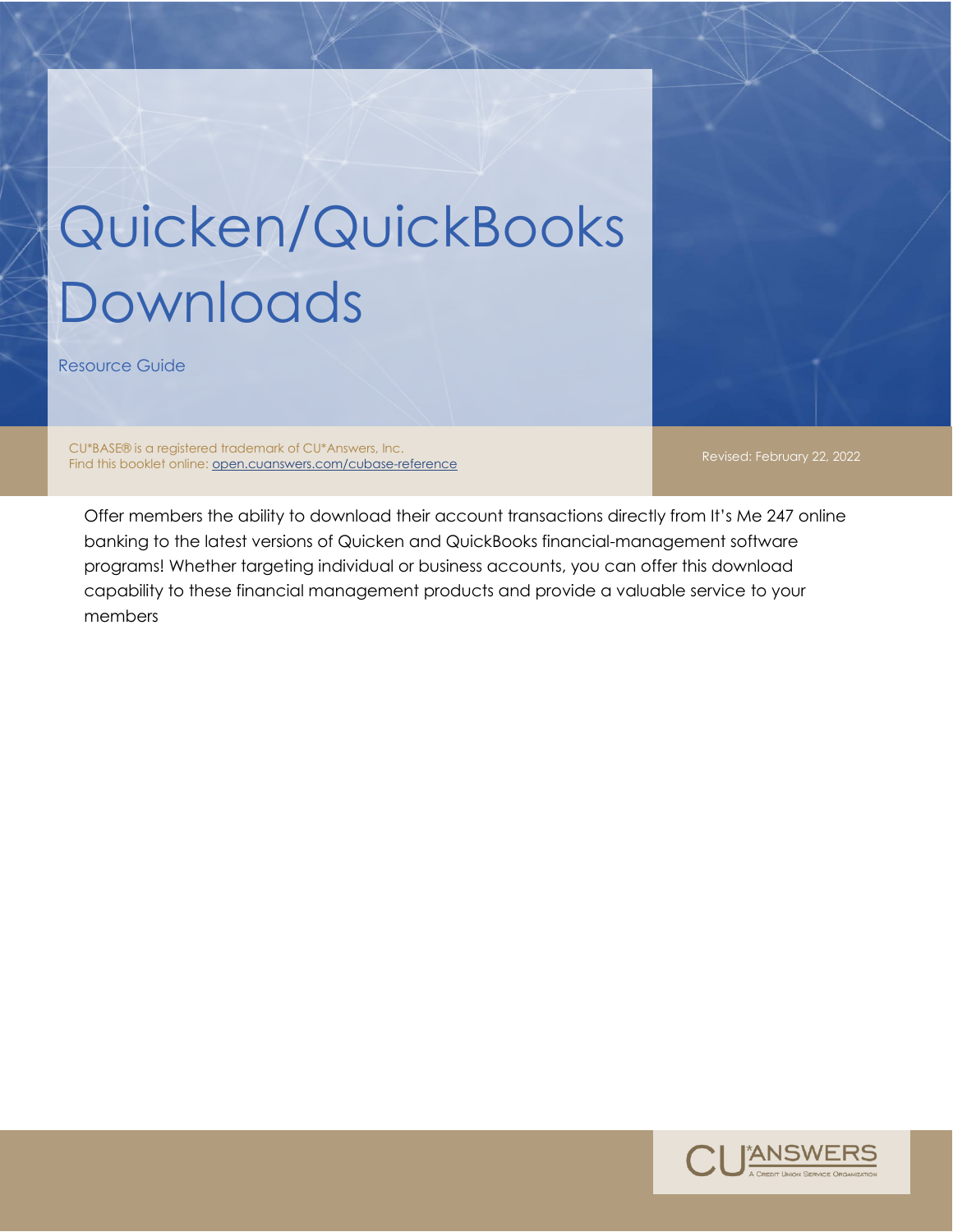## **Contents**

#### **[Frequently Asked Questions](#page-2-0)—3**

#### **[Contacting QuickBooks Online Support](#page-3-0)—4**

*[Overview](#page-3-1)—4*

*[Contacting Intuit for QuickBooks Online Support](#page-3-2)—4*

**[Technical Details](#page-5-0)—6**

**[It's Me 247 Downloads Page—](#page-6-0)7**

**[Pricing](#page-6-1)—8**

**[More to Know](#page-9-0)—10**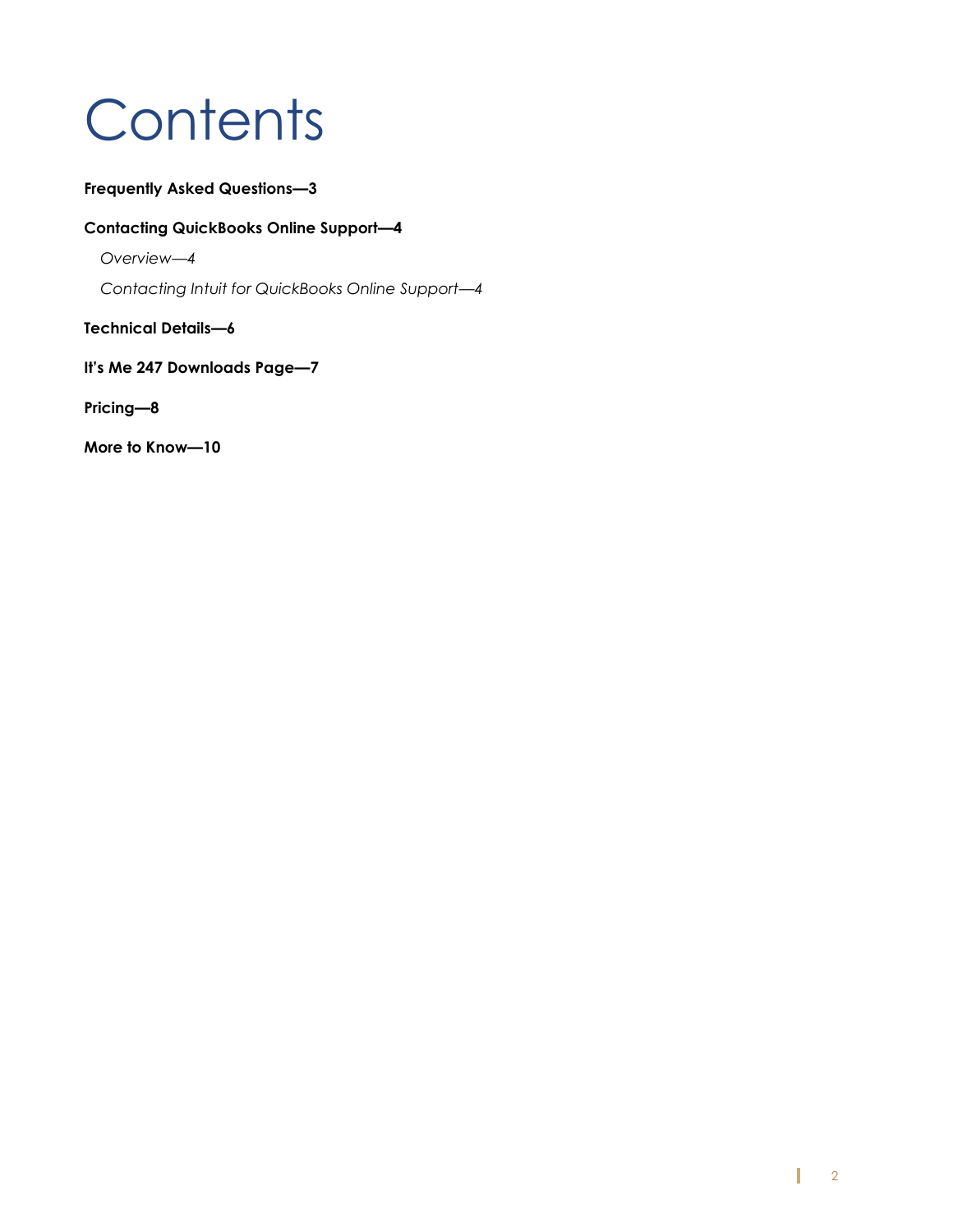## <span id="page-2-0"></span>Frequently Asked Questions

From the Answer Book

Below are some frequently asked questions that are in the Answer Book.

- [Can](https://kb.cuanswers.com/cuanswers/ext/kbdetail.aspx?kbid=2409) online banking download to current versions of Quicken?
- [A member is setting up the connection between Quicken or QuickBooks and online](https://kb.cuanswers.com/cuanswers/ext/kbdetail.aspx?kbid=4286)  [banking. During the setup the member receives an](https://kb.cuanswers.com/cuanswers/ext/kbdetail.aspx?kbid=4286) "unknown BID number" error. What [should the credit union do?](https://kb.cuanswers.com/cuanswers/ext/kbdetail.aspx?kbid=4286)
- [Can I charge a fee to my members using the new Quicken/QuickBooks download feature?](https://kb.cuanswers.com/cuanswers/ext/kbdetail.aspx?kbid=2906)
- [My members are having trouble with downloading to Quicken/QuickBooks. What steps](https://kb.cuanswers.com/cuanswers/ext/kbdetail.aspx?kbid=5176)  [should I take to troubleshoot?](https://kb.cuanswers.com/cuanswers/ext/kbdetail.aspx?kbid=5176)
- $\triangleright$  Members have reported not being able to see transactions automatically in their [QuickBooks Online account. Can you help?](https://kb.cuanswers.com/cuanswers/ext/kbdetail.aspx?kbid=5177)

I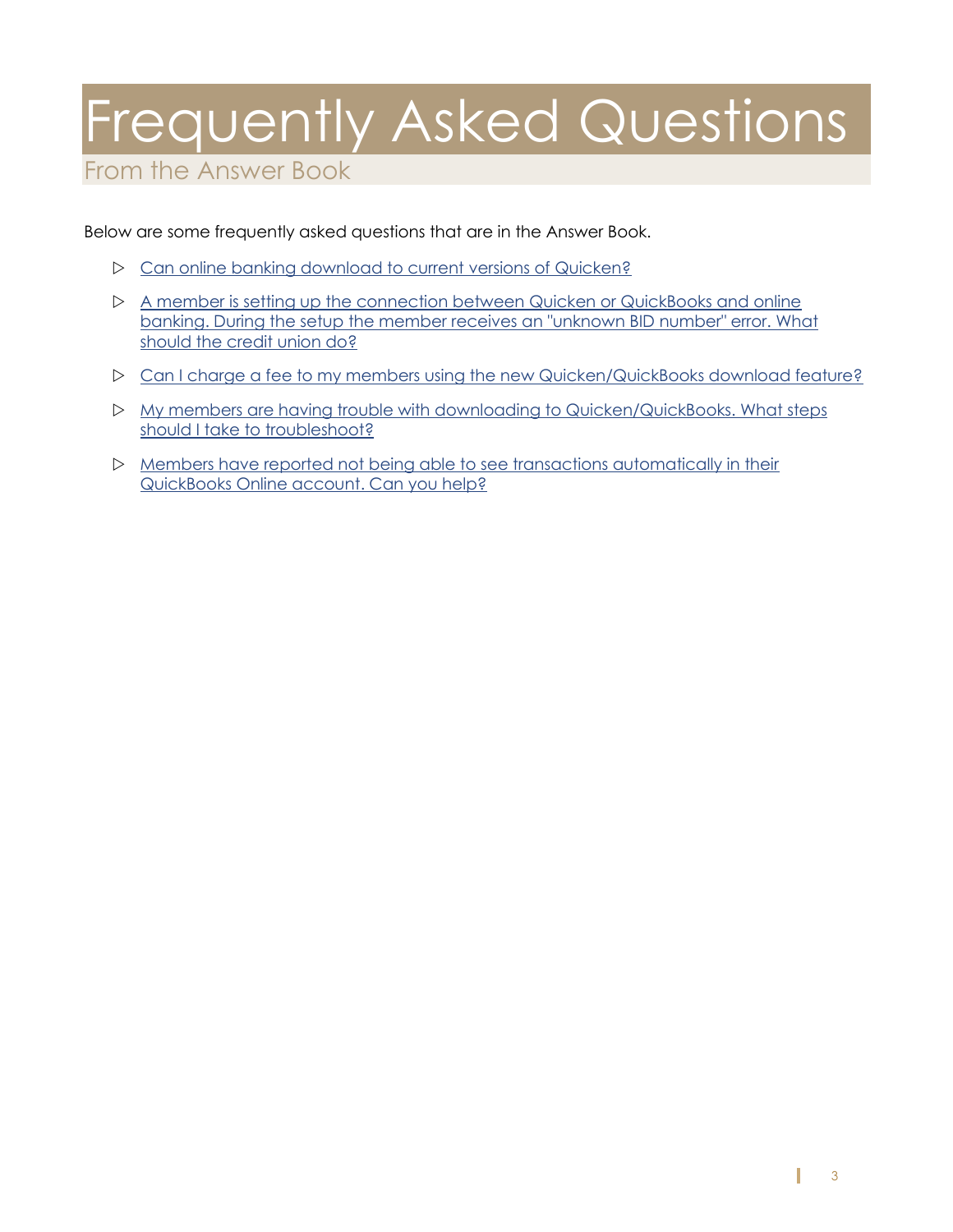## <span id="page-3-0"></span>Contacting QuickBooks Online Support

Procedure for Contact

### <span id="page-3-1"></span>**Overview**

Members have the option to download their transactions from online banking and upload them to their QuickBooks Online account. This download is supported by CU\*Answers Online Banking.

CU\*Answers does not support the direct integration of Intuit's QuickBooks Online with online banking. For some credit unions, Intuit has implemented custom scripting that will allow QuickBooks Online to log in on behalf of the member and automatically download transactions. This generally works but is not supported by CU\*Answers. Periodic updates to online banking can cause this process to fail, requiring Inuit to modify their processes to accommodate. Any changes necessary to make this automatic download will require changes from Intuit. Since each institution they set up is done differently, these changes must be done by Intuit and cannot be done by CU\*Answers.

### <span id="page-3-2"></span>Contacting Intuit for QuickBooks Online Support

You may contact Intuit directly for support. You will need to register as a partner using the using the link below. Once registered, you should have options to view their resources and tools. Intuit refers to the direct download of transactions through QuickBooks online as a "Web Connect Implementation". In the support pages for those resources, they have a link to contact them.

<https://www.intuit.com/partners/fdp/implementation-support/ofx/signup-help/>

<https://ofx-partner.intuit.com/app/fi/ContactUs>

Intuit support will need to know the following:

- $\triangleright$  The QuickBooks "Company ID" of the member
- $\triangleright$  The name of your credit union as listed in the QuickBooks search, as selected by the member (i.e., "My Credit Union" or "My Credit Union - Business")
- $\triangleright$  A recent time frame where the member has experienced issues.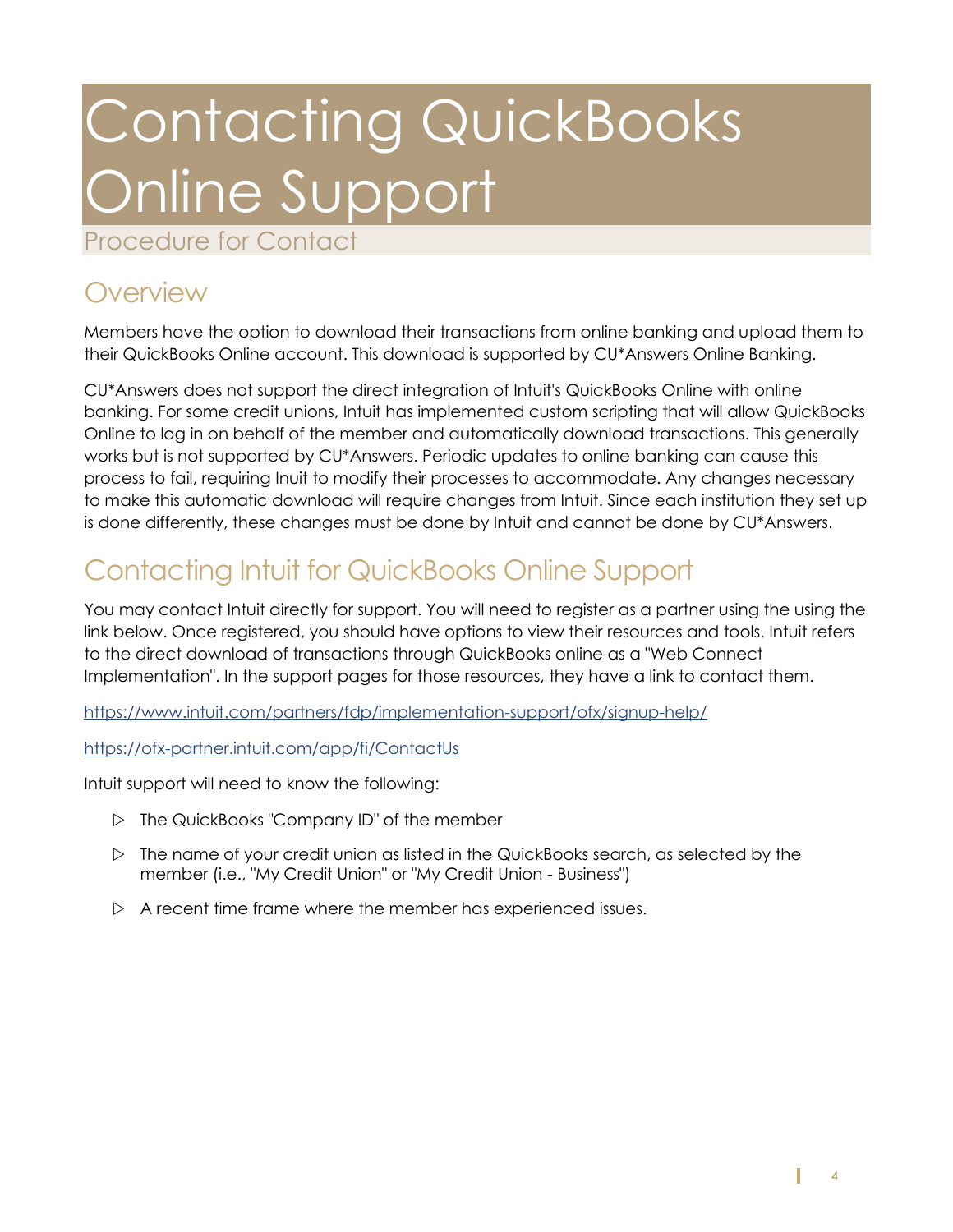### Additional Needed Information

A member will have to get this Company ID for you. Intuit will use this to review their log files for errors. Intuit has documented the process for obtaining the member's QuickBooks Company ID as follows:

The user's QBOE CompanyID when they are logged in QBO. To obtain the Company ID:

- 1. Click on the gear in the upper right corner
- 2. Click on Company Settings (Account and Settings)
- 3. Click on Billing Info, above the Company Name you will see the Company ID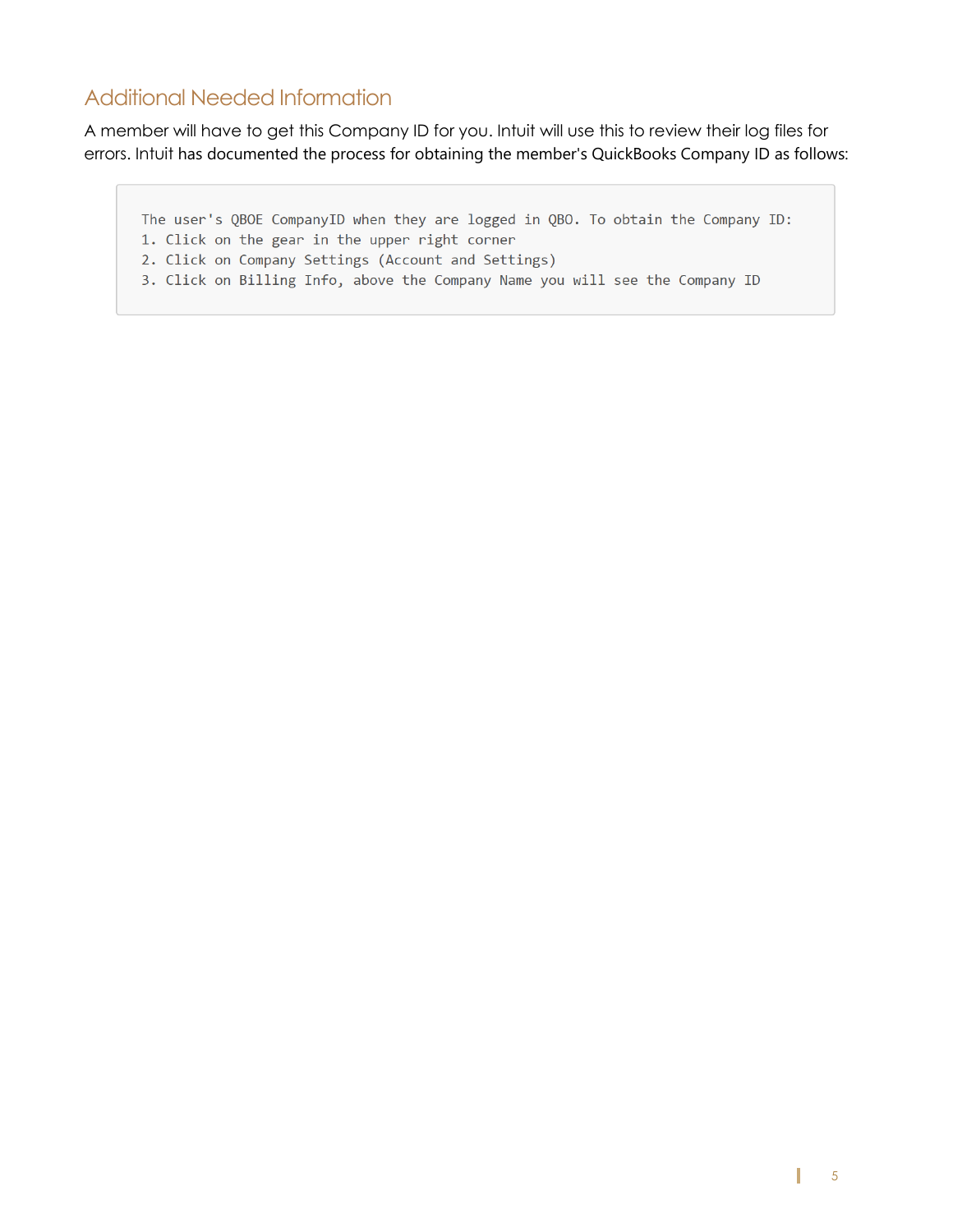# <span id="page-5-0"></span>Technical Details

Additional Information

Your members must be able to log in to **It's Me 247** online banking and must own and have a currently supported version\* of Quicken or QuickBooks software installed on their computer.

Your participation fee covers downloads to both PC and Macintosh computers using the \*.QFX format. Downloads are secure; members initiate the login process to their online banking accounts and the process uses 128-bit encryption security protocol.

If you or your members have technical questions about Quicken or Intuit's QuickBooks financial software programs, please visit their website at: www.intuit.com If members have inquiries regarding QuickBooks and its use in **It's Me 247** online banking, refer them to:

<https://www.itsme247.com/Help/Downloads.htm>

*\*Intuit supports their current version plus two previous versions only, and upgrades are generally released every year. So be sure to remind your members that they'll need to keep their Intuit software updated in order to continue downloading.*

I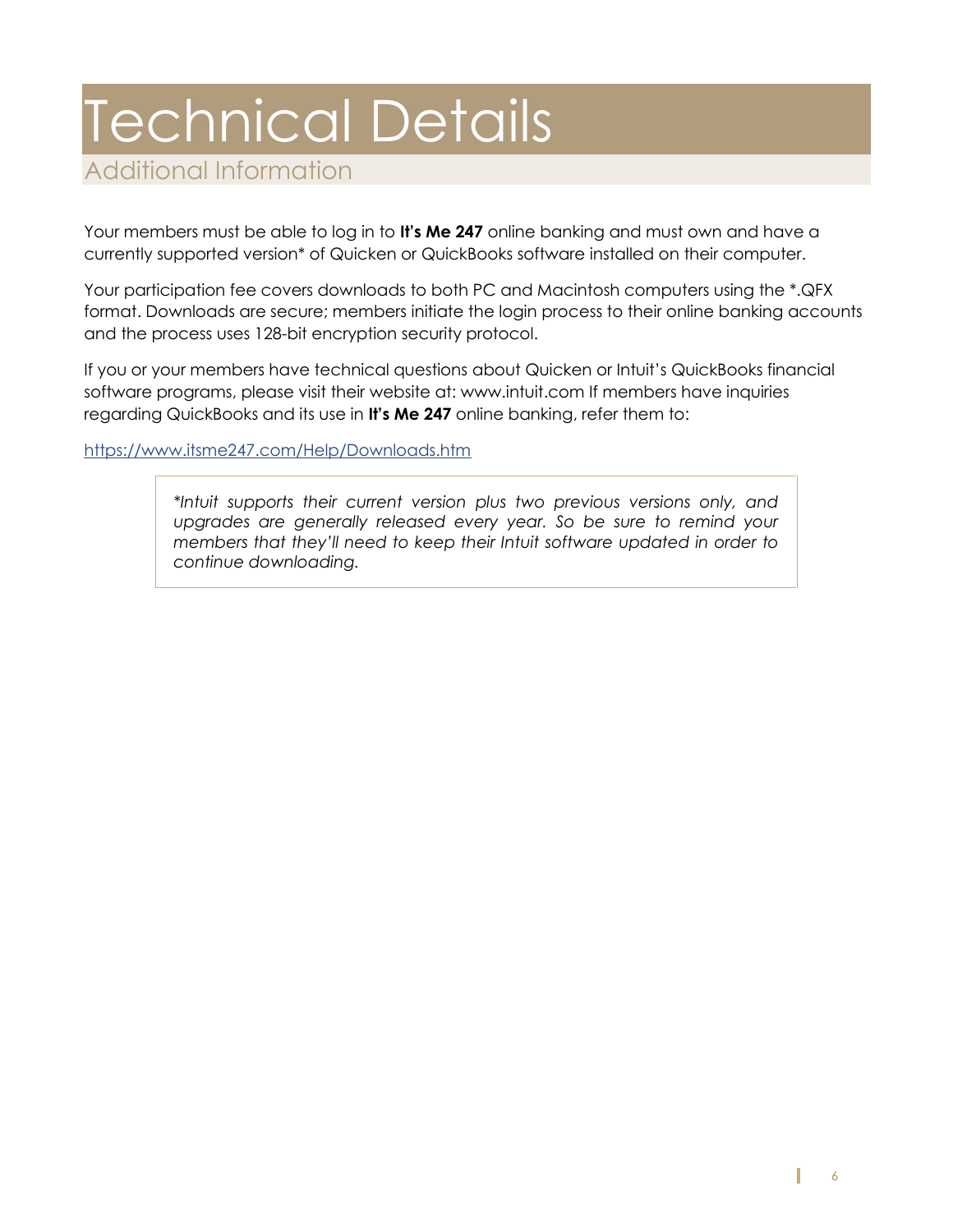### <span id="page-6-0"></span>Downloads Page What the Member Sees in **It's Me 247** Online Banking

Members can also download data in a Quicken format (.qfx) file or Quickbooks (.qbo) from the Downloads page. To do so they select the Downloads page from the location your credit union has placed it, for example on the Mega Menu as shown below.

|  |                                            |  |                                              |                                       |  | Find a Branch       | Assist (FAQ)     | <b>Manage My Security</b><br>$\circ$    |  |
|--|--------------------------------------------|--|----------------------------------------------|---------------------------------------|--|---------------------|------------------|-----------------------------------------|--|
|  | $\triangle$ Success<br>Home<br>CreditUnion |  | Pay & Transfer ~                             | Member Services *<br>Go Mobile $\sim$ |  | New Accounts $\sim$ |                  | <b>JOHN</b><br>$\overline{\phantom{a}}$ |  |
|  | <b>Member Services</b>                     |  |                                              |                                       |  |                     | <b>Documents</b> |                                         |  |
|  | ACH Transactions                           |  | <b>Overdraft Services</b>                    | <b>Dividend/Interest Summary</b>      |  |                     | eStatements      |                                         |  |
|  | Download Account History                   |  | <b>Tiered Services</b>                       | SavvyMoney                            |  |                     |                  | <b>Printed Statement Style Options</b>  |  |
|  | <b>MoneyMap</b>                            |  | <b>Helpful Links</b>                         |                                       |  |                     |                  |                                         |  |
|  | <b>OUCCESS IVIODITE TOT ATTUTURE</b>       |  | formats include CSV, Quicken, or Quickbooks. |                                       |  |                     |                  |                                         |  |

From the Downloads page, they can select a sub account, date range and file format.

| Download Account Activity                                                                                                                     |   |                |                          |  |  |  |  |
|-----------------------------------------------------------------------------------------------------------------------------------------------|---|----------------|--------------------------|--|--|--|--|
| Information for "000 BIG SAVINGS" is currently available between 08/01/2000 and 08/13/2021.                                                   |   |                |                          |  |  |  |  |
| Choose an account, then the range of dates and type of file you'd like to download. Available<br>formats include CSV, Quicken, or Quickbooks. |   |                |                          |  |  |  |  |
| Account                                                                                                                                       |   |                |                          |  |  |  |  |
| 000 BIG SAVINGS                                                                                                                               |   |                |                          |  |  |  |  |
| <b>From Date</b>                                                                                                                              |   | <b>To Date</b> |                          |  |  |  |  |
| 07/01/2021                                                                                                                                    | п | 07/30/2021     |                          |  |  |  |  |
| <b>File Format</b>                                                                                                                            |   |                |                          |  |  |  |  |
| Quicken 2020 or Newer (.qfx)                                                                                                                  |   |                |                          |  |  |  |  |
|                                                                                                                                               |   |                | <b>Download Activity</b> |  |  |  |  |

<span id="page-6-1"></span>Once the file is downloaded, it can be uploaded to the Quicken software.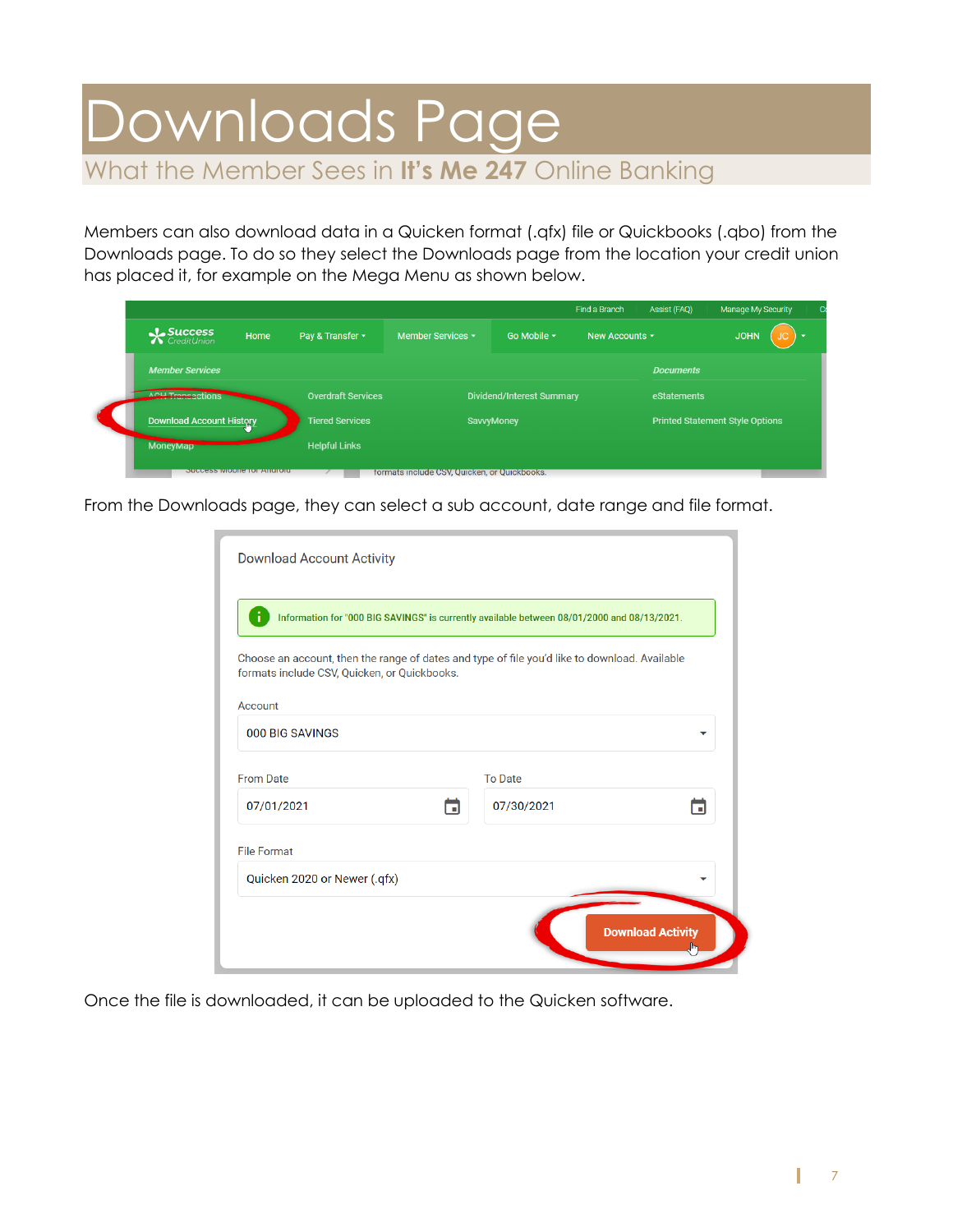What will it cost to provide a Quicken and/or QuickBooks QFX download to your members? Use the chart below to determine the fees you will be charged by Intuit.

- 1. Determine your pricing tier (below).
- 2. Add your one-time launch fee.
- 3. Add your annual participation fee.

### Field Descriptions

| Pricing<br>Tier | Financial<br><b>Institution Assets</b> | One $(1)$<br>Time | <b>Annual Participation Fee</b> | <b>Annual Participation Fee</b>       |  |
|-----------------|----------------------------------------|-------------------|---------------------------------|---------------------------------------|--|
|                 |                                        | Launch Fee        | Quicken or QuickBooks           | <b>Both Quicken and</b><br>QuickBooks |  |
| 4 <sub>q</sub>  | 2,000,000,001 to<br>3,000,000.000      | \$7,920           | \$8,448                         | \$16,896                              |  |
| 4 <sub>b</sub>  | 1,000,000,001 to<br>2,000,000,000      | \$5,280           | \$6,336                         | \$12,672                              |  |
| 4 <sub>C</sub>  | 750,000,001 to<br>1,000,000,000        | \$2,640           | \$4,224                         | \$8,448                               |  |
| 4d              | 500,000,001 to<br>750,000,000          | \$1,320           | \$2,112                         | \$4,224                               |  |
| 4e              | 250,000,001 to<br>500,000,000          | \$990             | \$1,056                         | \$2,112                               |  |
| 4f              | 100,000.001 to<br>250,000,000          | \$660             | \$792                           | \$1,584                               |  |
| 4g              | 50,000,001 to<br>100,000,000           | \$396             | \$528                           | \$1056                                |  |
| 4h              | 25,000,001 to<br>50,000,00             | \$198             | \$264                           | \$528                                 |  |
| 4i              | Less than<br>25,000,000                | \$132             | \$165                           | \$330                                 |  |

T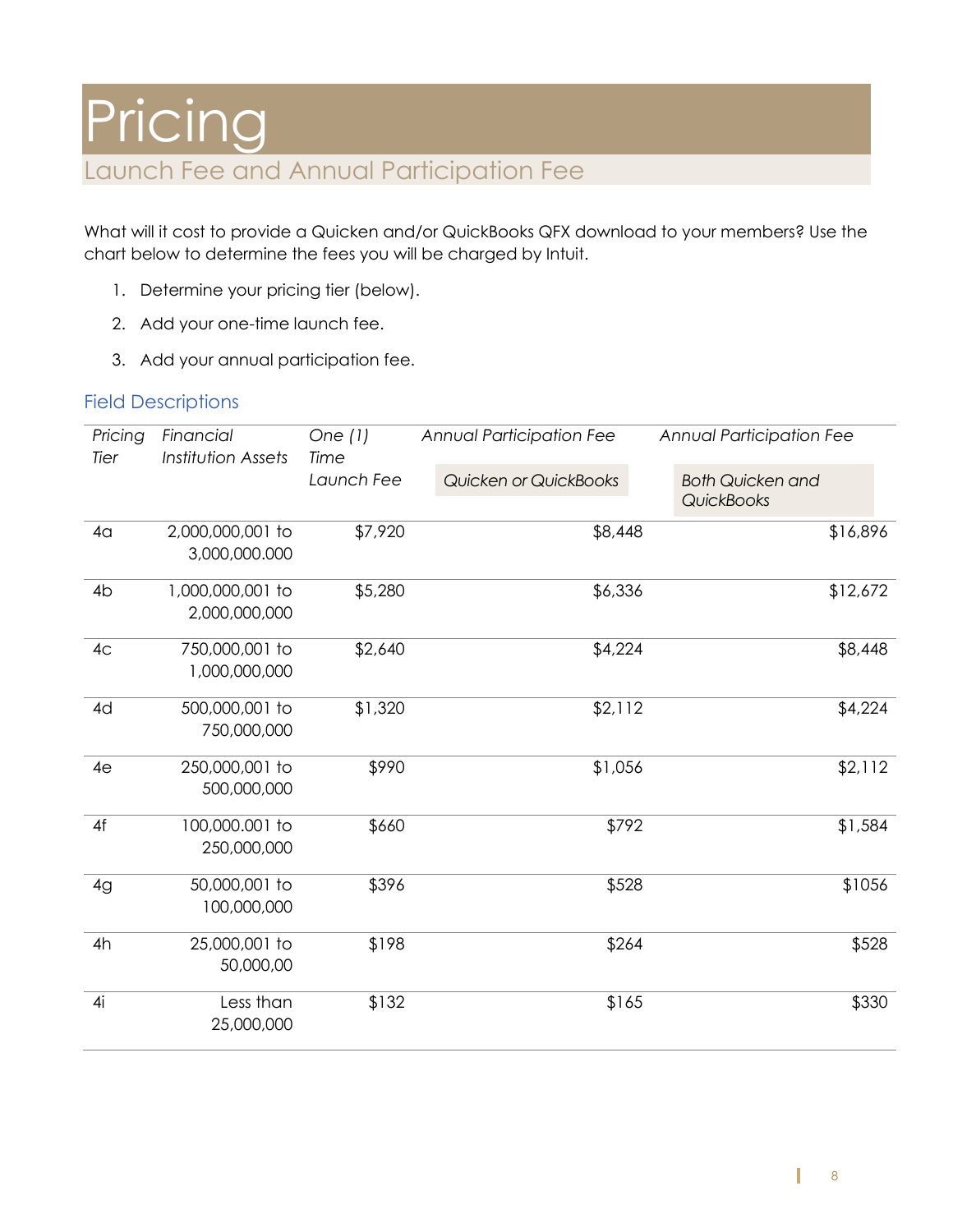Intuit's annual participation period is August 1 to July 31. The annual fee will be billed in advance every July. For example, you'll get a bill in July that covers August 1 of the current year through July 31 of the following year. Participating credit unions will be invoiced annually on their CU\*Answers statements.

Credit unions added as a mid-year launch will be invoiced for the full annual fee at the end of the quarter in which they launch, then annually thereafter starting in July. Intuit does not prorate the annual fee for a mid-year launch. Asset ranges may be re-evaluated each year during April or May and your tier may change according to the credit union's size at that time.